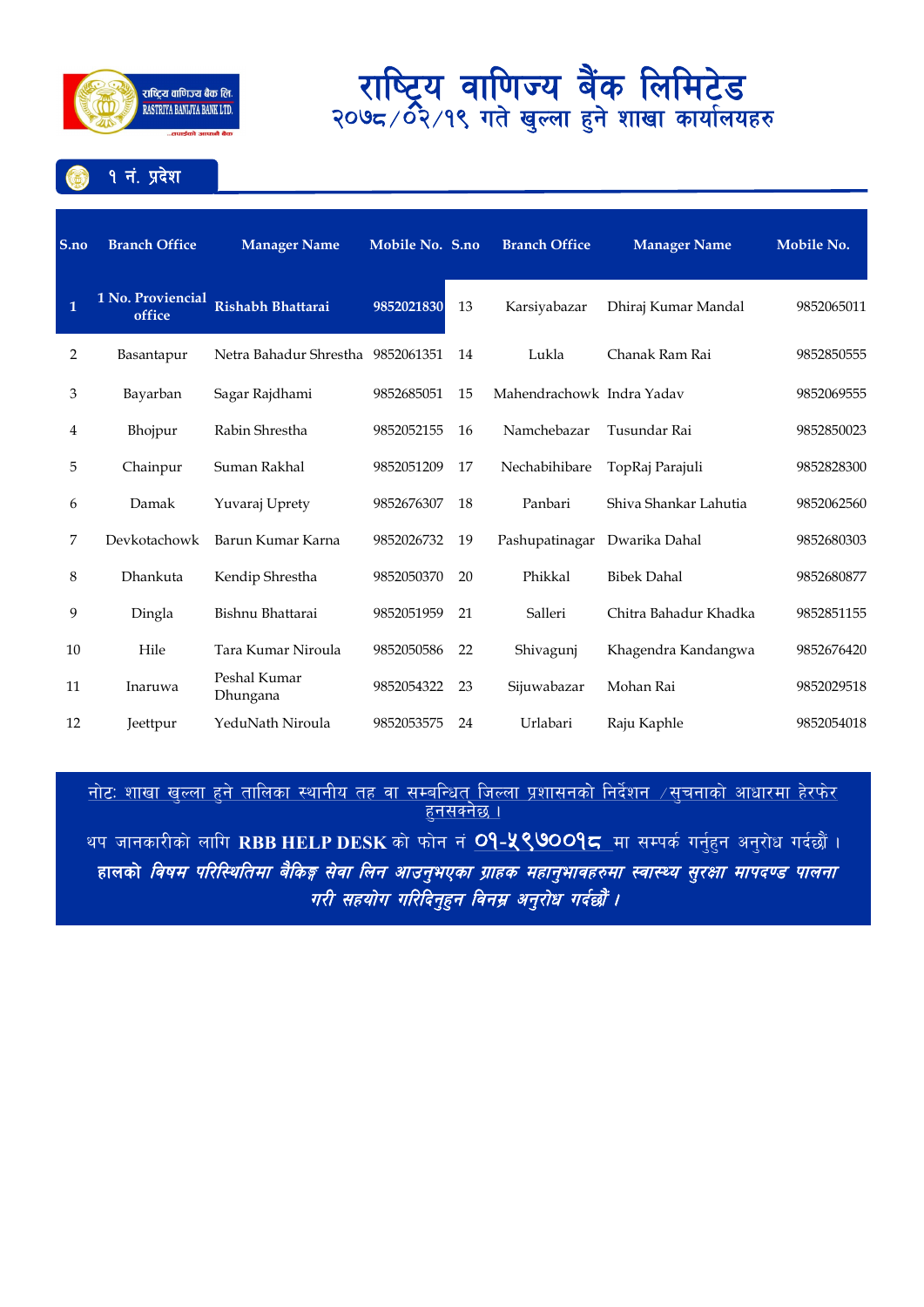

### **S.no Branch Office Manager Name Mobile No. S.no Branch Office Manager Name Mobile No. 1 2 No Provincial Dishwo Gyawali 9855021109** 12 Kalaiya Bivek Kumar Shrivastav <sup>9855025855</sup> 2 Balara Pawan Kumar Kushwah 9855040494 13 Lahan Bhola Kumar Karki 9852832195 3 Bardibas Lal Bahadur Thokar 9854030021 14 Lalbandi Rom Prasad Silwal 9854035801 4 Barhathawa Suresh Khatiwada 9854037504 15 Maulapur Jeewan Baitha 9855044136 5 Birgunj Ranjan Upreti 9855022860 16 Nijgadh Deepak Prasad Poudel 9855024261 6 Chandrapur Mani Raj B.K. 9855041749 17 Pokhariya Dharmendra Chaudhari 9855011023 <sup>7</sup> Garudabazar Ghanashyam Katwal <sup>9855025301</sup> <sup>18</sup> Shreepur Ishwori Prashad Dhungel <sup>9855025237</sup> 8 Gaur Niroj Pandey 9855025208 19 Simara Om Prakash Shah Kanu 9855029002 9 Gunjbhawanipur Arbind Kumar Jha 9855049910 20 Sukhipur Parshu Ram Majhi 9852832525 10 Jadukoha Sammit Kumar Thakur 9854023656 21 Suvarnapur Rishikesh Bhattarai 9855011109 11 Jaleshwor Shivshankar Yadav 9854030494

<u>नोटः शाखा खल्ला हने तालिका स्थानीय तह वा सम्बन्धित जिल्ला प्रशासनको निर्देशन ⁄सूचनाको आधारमा हेरफेर</u>  $\overline{\mathsf{g}}$ नसक्नेछ ।

थप जानकारीको लागि RBB HELP DESK को फोन नं **09-५९७009८** मा सम्पर्क गर्नुहन अनुरोध गर्दछौं । हालको *विषम परिस्थितिमा बैकिङ्ग सेवा लिन आउनुभएका ग्राहक महानुभावहरुमा स्वास्थ्य सुरक्षा मापदण्ड पालना* गरी सहयोग गरिदिन्**हन विनम्र अन्**रोध गर्दछौँ ।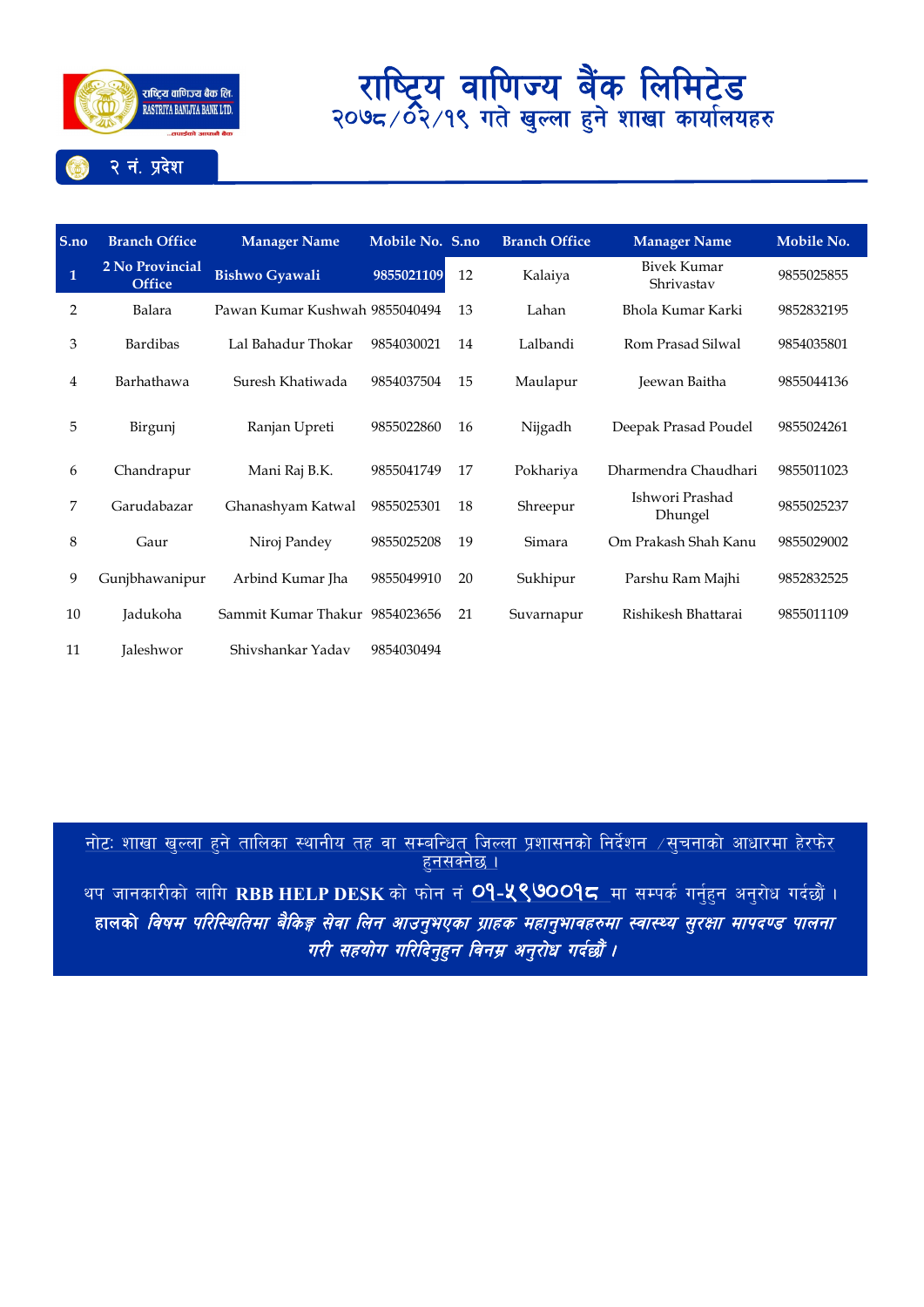

### बागमती प्रदेश

### काठमाण्डौ उपत्यका बाहिरका शाखा कार्यालयहरु

| S.no | <b>Branch Office</b>          | <b>Manager</b>           | Mobile No. | S.no | <b>Branch Office</b> | <b>Manager</b>    | Mobile No. |
|------|-------------------------------|--------------------------|------------|------|----------------------|-------------------|------------|
| 1    | Bagmati<br>Proventcial Office | <b>Sony Shrestha</b>     | 9851237410 | 5    | Khanikhola           | Shankhar Singh    | 9851279820 |
|      | Banepa                        | Dinesh Kumar Rai         | 9851225814 | 6    | Ramechhap            | Indra Mani Dulal  | 9854040057 |
| 3    | Bidur                         | Rima Shrestha            | 9851251500 | 7    | Sindhuli             | Khil Raj Bhattrai | 9854041155 |
| 4    | Kalikasthan                   | Dambar Bahadur<br>Rokava | 9851242129 | 8    | Thosey               | Sunil Musyakhwa   | 9854055307 |

<u>नाटः शाखा खुल्ला हुन ताालका स्थानाय तह वा सम्बान्धत् जिल्ला प्रशासनका ानदशन ⁄ सुचनाका आधारमा हरफर</u> । <u>हुनसक्नछ ।</u>

थप जानकारीको लागि RBB HELP DESK को फोन नं <mark>O9-५९७००१८</mark> मा सम्पर्क गर्नुहुन अनुरोध गर्दछौ । हालको *विषम परिस्थितिमा बैकिङ्ग सेवा लिन आउनुभएका ग्राहक महानुभावहरुमा स्वास्थ्य सुरक्षा मापदण्ड पालना* गरी सहयोग गरिदिनुहुन विनम्र अनुरोध गर्दछौं ।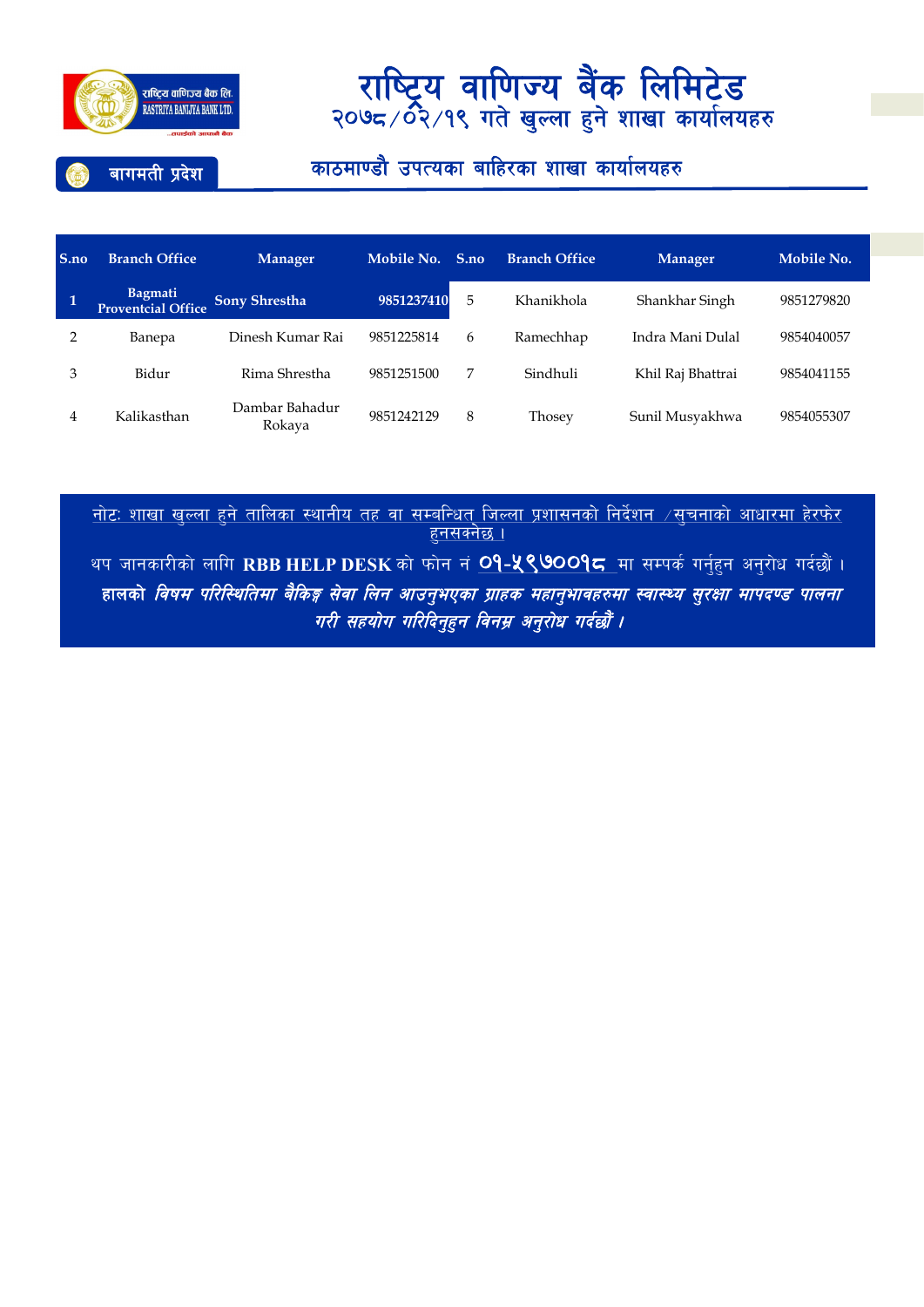# राष्ट्रिय वाणिज्य वैंक लि.को काठमाण्डौ उपत्यकामा खुल्ने शाखा कार्यालयहरु

राष्ट्रिय वाणिज्य बैंक लि. RASTRIYA BANLIYA BANK LTD.

| आईतबार               | <u>सोमबार</u>      | मंगलबार             | बुधबार             | विहिबार                                         |
|----------------------|--------------------|---------------------|--------------------|-------------------------------------------------|
| २०७८/०२/१६           | २०७८/०२/१७         | २०७८/०२/१८          | २०७८/०२/१९         | २०७८/०२/२०                                      |
| गौशाला<br>९८५११२५११८ | टेकु<br>९८५११२५३५७ | बौद्ध<br>९८५११२७९५४ | ठमेल<br>९८५११२६४४४ | मुख्य शाखा कार्यालय,<br>बिशालबजार<br>९८५१२४६७३५ |
| भोटाहिटी             | पुतलीसडक           | बानेश्वर            | बालाजु             | दरवारमार्ग                                      |
| ९८५११२५०८४           | ९८५११२४६९४         | ९८५११२५०८८          | ९८५१२४५६२८         | ९८५१२७३९९३                                      |
| कलंकी                | महाराजगञ्ज         | मैतिदेवी            | स्वयम्भु           | बुढानीलकण्ठ                                     |
| ९८५११२५१६२           | ९८५११२५०९१         | ९८५११२५२५१          | ९८४११७४०२४         | ९८५११२६२२२                                      |
| पुल्चोक              | भैसेपाटी           | ललितपुर,लगनखेल      | पुल्चोक            | ललितपुर,लगनखेल                                  |
| ९८४११२५२४२           | ९८५११९३१४९         | ९८५१२४७३९१          | ९८५११२५२५२         | ९८५१२४७३९१                                      |
| सुर्यविनायक          | ठिमी               | सानोठिमी            | सुर्यविनायक        | ठिमी                                            |
| ९८५१११९७६७           | ९८५११२५१५५         | ९८५१०७८३३२          | ९८५१११९७६७         | ९८५११२५१५५                                      |

<u>कारोबार समय विहान आईतबार - बिहिबार १० बजे देखि २ बजे सम्म</u>

साथै बैंकको उपत्यका बाहिरको शाखाहरुको हकमा, शाखा खल्ने दिन र समय स्थानीय तह वा सम्बन्धित जिल्ला <u>प्रशासनको निर्देशन / सुचनाको आधारमा खुल्ने व्यहोरा सम्पूर्ण ग्राहक महानुभावहरुमा जानकारी गराउदछौं ।</u>

थप जानकारीको लागि RBB HELP DESK को फोन नं <mark>O9-<mark>५९७</mark>00<mark>9⊂</mark> मा सम्पर्क गर्नुहुन अनुरोध गर्दछौं ।</mark>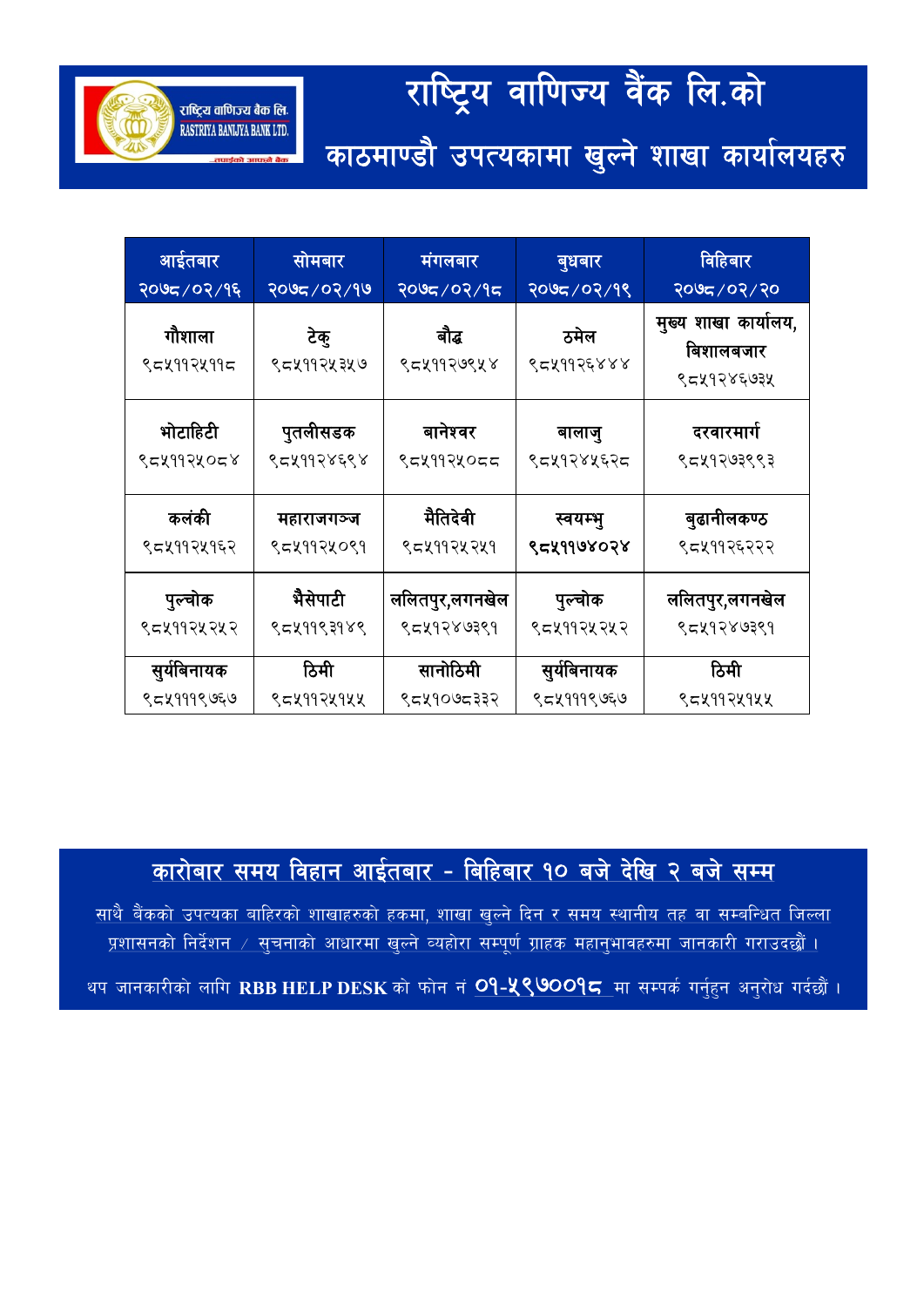

गण्डकी प्रदेश

| S.no           | <b>Branch Office</b>                | <b>Manager Name</b> | Mobile No. S.no |    | <b>Branch Office</b> | <b>Manager Name</b>    | Mobile No. |
|----------------|-------------------------------------|---------------------|-----------------|----|----------------------|------------------------|------------|
| $\mathbf{1}$   | Gandaki Proviceial<br><b>Office</b> | Pramod Adhikari     | 9856024883      | 6  | Chame                | Prem Prasad<br>Devkota | 066-440343 |
| $\overline{2}$ | Arjunchaupari                       | Arjun Bhattarai     | 9856051327      | 7  | Kawasoti             | Sabin Raj<br>Adhikari  | 9857030180 |
| 3              | Benibazar                           | Arjun Tiwari        | 9857622455      | 8  | Talchowk             | Sanjeev Subedi         | 9856033134 |
| 4              | Besishahar                          | Somnath Paudel      | 9856045025      | 9  | Tangikot             | Nirmal Subedi          | 9857086300 |
| 5              | <b>Bhachhek</b>                     | Sanjaya Tikhatari   | 9856040311      | 10 | Triveni              | Pradip B.K             | 9857013509 |

<u>नाटः शाखा खुल्ला हुन ताालका स्थानाय तह वा सम्बान्धत् जिल्ला प्रशासनका निदशन ⁄सुचनाका आधारमा हरफर</u> । <u>हुनसक्नछ ।</u>

थप जानकारीको लागि RBB HELP DESK को फोन नं <mark>O9-५९७OO9८</mark> मा सम्पर्क गर्नुहुन अनुरोध गर्दछौं । हालको *विषम परिस्थितिमा बैकिङ्ग सेवा लिन आउनुभएका ग्राहक महानुभावहरुमा स्वास्थ्य सुरक्षा मापदण्ड पालना* गरी सहयोग गरिदिनुहुन विनम्र अनुरोध गर्दछौं ।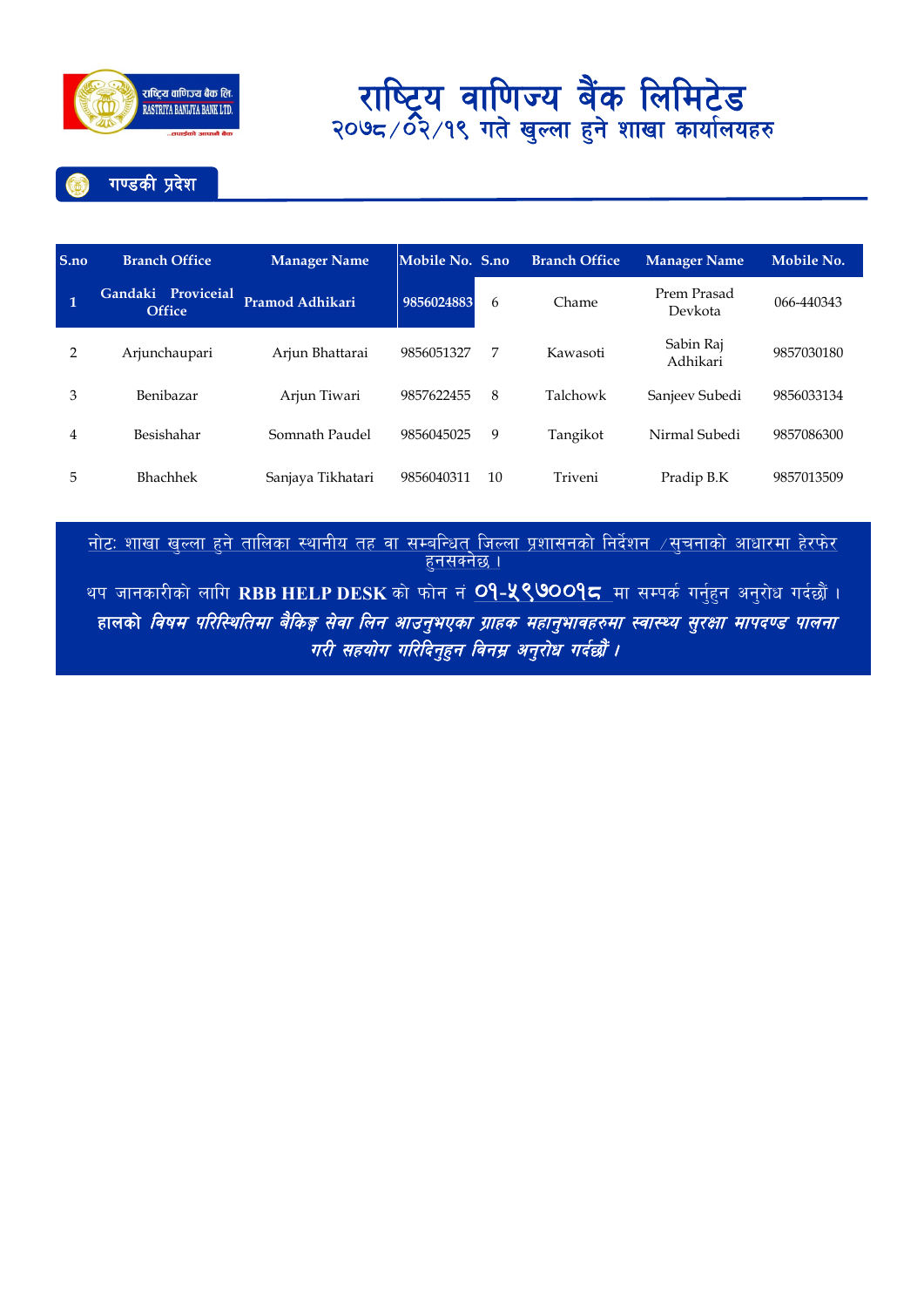

लुम्बिनी प्रदेश

| S.no         | <b>Branch Office</b>                | <b>Manager Name</b>             | Mobile No. S.no |    | <b>Branch Office</b>           | <b>Manager Name</b>              | Mobile No. |
|--------------|-------------------------------------|---------------------------------|-----------------|----|--------------------------------|----------------------------------|------------|
| $\mathbf{1}$ | Lumbini Provincial<br><b>Office</b> | Ananda Subedi                   | 9858020564      | 12 | Lamahi                         | Dipak Raj Acharya                | 9857831425 |
| 2            | Aryabhanjyang                       | Narayan Bahadur<br>Bajracharya  | 9857060350      | 13 | Narayanpur                     | Ram Prasad Paudel                | 9857832918 |
| 3            | Bansgadhi                           | Dhurba Kumar Tharu              | 9858040092      | 14 | Purtighat                      | Arjun Prasad Aryal               | 9857071328 |
| 4            | Bardaghat                           | Madan Dotel                     | 9857030079      | 15 | Ramnagarbazar                  | <b>Bishnu Prasad</b><br>Pokahrel | 9857033336 |
| 5            | Bhurigaun                           | Tul Bahadur Sunar               | 9858024385      | 16 | Ridibazaar                     | Indra Bd. Thapa                  | 9857068126 |
| 6            | Chandrauta                          | Gopal Prasad Neupane 9857014590 |                 | 17 | Rukumkot                       | Chitra Bahadur Oli               | 9857821120 |
| 7            | Ghorahi                             | Shreedhar Ghimire               | 9857864000      | 18 | Sukkhabandargaha<br>Bhairahawa | Him Lal Khanal                   | 9857024349 |
| 8            | Gulariya                            | Suman Bashyal                   | 9858024155      | 19 | Surajpura                      | Arjun Raj Kafle                  | 9857016326 |
| 9            | Harthok                             | Gayatree Karki                  | 9857065841      | 20 | Tribhuwanchowk                 | Tej Prasad Acharya               | 9858032555 |
| 10           | Holeri                              | Mun Bahadur Budha               | 9857822431      | 21 | Tulsipur                       | Gopal Acharya                    | 9857821332 |
| 11           | Kotihawa                            | Anjali Khanal                   | 9857035339      |    |                                |                                  |            |

<u>नोटः शाखा खल्ला हने तालिका स्थानीय तह वा सम्बन्धित जिल्ला प्रशासनको निर्देशन  $\neq$ सूचनाको आधारमा हेरफेर</u>  $\overline{\mathsf{g}}$ नसक्नेछ ।

थप जानकारीको लागि RBB HELP DESK को फोन नं <mark>O9-५९७००१८</mark> मा सम्पर्क गर्नुहन अनुरोध गर्दछौं । हालको *विषम परिस्थितिमा बैकिङ्ग सेवा लिन आउनुभएका ग्राहक महानुभावहरुमा स्वास्थ्य सुरक्षा मापदण्ड पालना* गरी सहयोग गरिदिनुहुन विनम्र अनुरोध गर्दछौं ।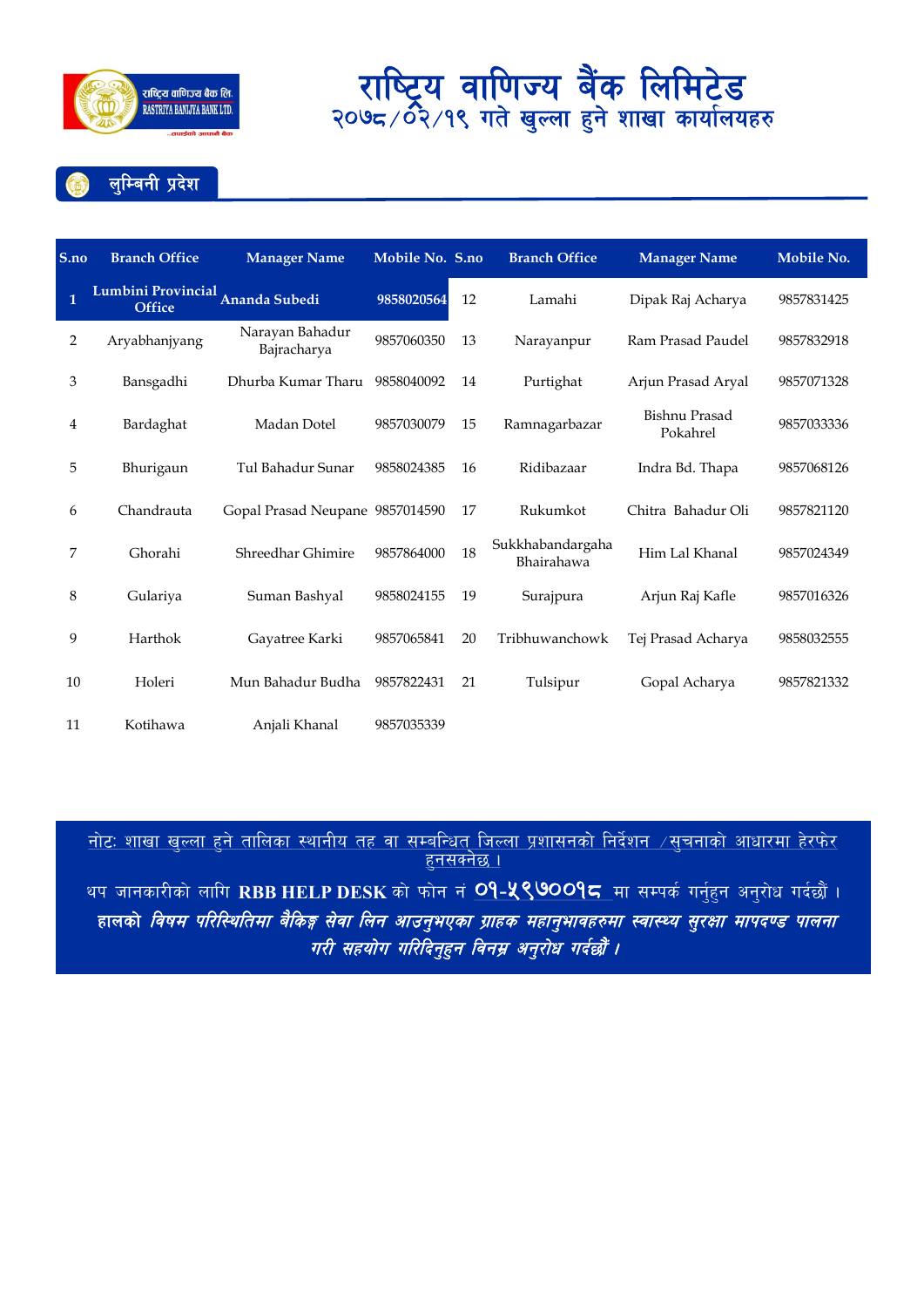

#### कर्णाली प्रदेश

| 19S.<br>no     | <b>Branch Office</b>         | <b>Manager Name</b>         | Mobile No. S.no |    | <b>Branch Office</b> | <b>Manager Name</b> | Mobile No. |
|----------------|------------------------------|-----------------------------|-----------------|----|----------------------|---------------------|------------|
| $\overline{1}$ | Karnali provincial<br>office | Ram Kumar Thapa             | 9858070461      | 9  | Mehelkuna            | Chiranjibi Giri     | 9858063127 |
| 2              | Bidhyapur                    | Naba Raj Khanal             | 9858076444      | 10 | Mudkechula           | Shiva Tiwari        | 9857850520 |
| 3              | Chharkatangsong              | Binod Sharma                | 9858029830      | 11 | Mugu                 | Harendra Bohora     | 9758900555 |
| 4              | Dailekh                      | Chetan BC                   | 9858051319      | 12 | Mugum Karma-<br>rong | Jangabir B.K.       | 9858390007 |
| 5              | Dullu                        | Krishna Prashad<br>Upadhaya | 9858050219      | 13 | Simikot              | Sabita Shahi        | 9858322491 |
| 6              | Jajarkot                     | Ilam bhadur Khadka          | 9858085055      | 14 | Soru                 | Jaya Bahadur Malla  | 9858390789 |
| 7              | Jumla                        | Ombahadur Shahi             | 9858320518      | 15 | Surkhet              | Lila Ram Dhungana   | 9858051291 |
| 8              | Luham                        | Naresh Dhoj Shahi           | 9857825432      |    |                      |                     |            |

<u>नाटः शाखा खुल्ला हुन तालिका स्थानाय तह वा सम्बान्धत जिल्ला प्रशासनका निदेशन ⁄सुचनाका आधारमा हरफर </u> <u>हुनसक्नछ ।</u>

थप जानकारीको लागि RBB HELP DESK को फोन नं <mark>O9-<mark>५९७</mark>00<mark>9८</mark> मा सम्पर्क गर्नुहुन अनुरोध गर्दछौं ।</mark> हालको *विषम परिस्थितिमा बैकिङ्ग सेवा लिन आउनुभएका ग्राहक महानुभावहरुमा स्वास्थ्य सुरक्षा मापदण्ड पालना* गरी सहयोग गरिदिनुहुन विनम्र अनुरोध गर्दछौं ।